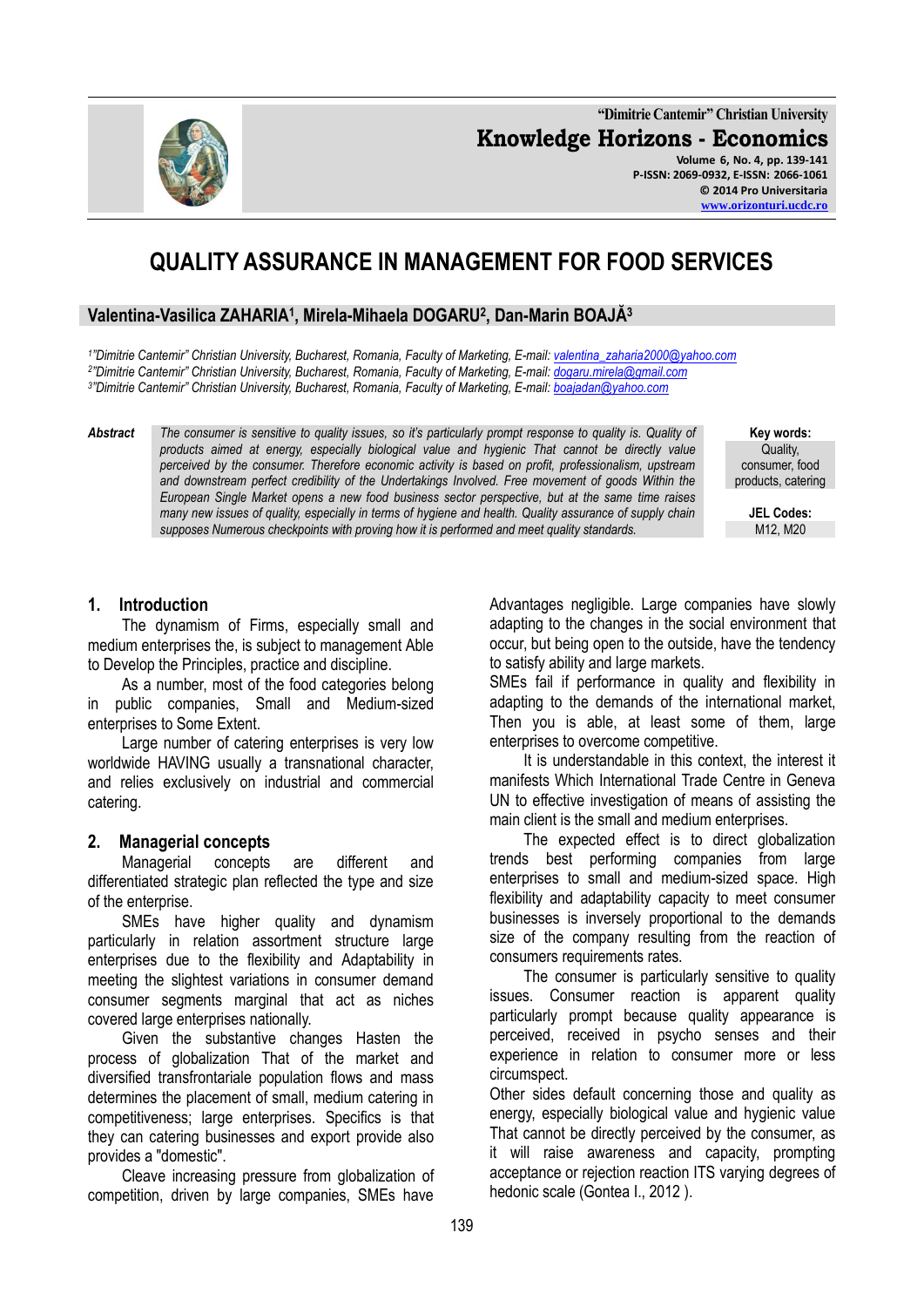Facing increasingly severe competition in the market ready products and catering culinary determines the new managerial behavior in quality assurance. This new managerial behavior is based on implementation primarily well as the principles and techniques adapted may of Total Quality Management TQM as guiding thread of the current activity.

Generally prosperous economic activity is based not only on income but also on upstream and downstream credibility flawless professionalism of the undertakings involved.

A current condition considered especially in the context of competitive market globalization approach requires year continues to raise the bar in quality assurance and continuous quality overt.

It is notorious transnational company McDonald's case demonstrated the true virtuoso that in ensuring global quality management.

Strategic concept underlying this approach is in full satisfaction of explicit and implicit consumer requirements reflected in all tactical components of the company.

Elemental core of this new strategic concept is:

1. more precise definition of what the final product;

2. redesigning manufacturing process to produce the final product virtual model;

3. redesign or in many cases inventing tools Not enough dimensional shape and apparent identity of the product components SARPs to be identical;

4. operations technological transformation in the process Completely automated and reliable, Able to lead the same series product prototype products, Which is to be genesis product standardization;

5. carefully a studied what "value" to the customer, or so explicit and implicit said expectations of the client defined as the product quality and predictability; speed and friendliness of the staff;

6. established technical standards, however, Has provided logistics and triggered the current activity of each unit.

We note that the current activity of all commercial establishments Mc Donald's is ensured while psychosensorial value (including apparent freshness) and toilet at a high value inequity.

Noting the impact of promotional stable nutrient declaration on food packaging products on Consumers, the company McDonald's tries by specific means to inform potential nutrient on all products Milky Offered by STI units and components without declaring recipe.

Culinary essential products known as permanent process of diversification to Satisfy the tastes of increasingly complex and continuously changing consumer.

Most culinary preparations is marketed through a network of enterprises equipped with own production units. The food system is most intimately connected with human metabolism and STI Remains fundamental link with the environment. Any disruption of this relationship with both the food and the ability to Influence the human body properly.

Freedom of the market in the European Single Market opens a new business prospects and food sector, but raises many new issues also of quality, particularly in terms of hygienic-sanitary (Dumitru, C. 2011).

The quality of food products in the current context of economic development Becomes increasingly complex nature requiring multiple perspectives approach in all phases of technological processing, transport, marketing and even where to buy.

Ever-changing requirements and Increasing awareness of potential beneficiaries closely correlated with the BE shouldn't requirements of national legislation and international food security, environmental protection, meet physiological needs of the human body nutrients.

Because the finished product corresponds to qualitative raw materials and the current blanks Used in this field must match both in terms of processing capacity and the characteristics of the final product sold.

Quality assurance involves the supply chain of succession with numerous checkpoints on how to comply with legal restrictions imposed by mandatory standards (often with reference to environmental factors) through the professional standards governing used quality of the raw materials, especially by the standards that defines specific firm obligations of each producer to the recipients of the products.

Food products must not only meet the requirements related to psycho-sensory aspect of consumption and balanced intake of nutrients and restrictive conditions on their harmlessness given the conditions favored the circulation and reproduction of all contaminants (Forman, B., 2013).

After a slow start and uncertain nationally in a number of developed countries, organic food (products or organic food said it) and enjoys international recognition from consumers grip.

In fact, it recognizes the great potential of natural foods sanogenetic the biological potential and even psychosensorial, with the safest hygienic value.

In future years, the share of organic food is estimated to Increase from 1% to 5-10% of sales in major markets for foodstuffs.

For national and international markets penetration of the require a special certification these products guaranteeing their potential biological and hygienic.

Certification of organic food nneeds and their differentiation by a label to consumers indicating That meets all the requirements of biological agriculture these products. Currently, the structure of assortment of